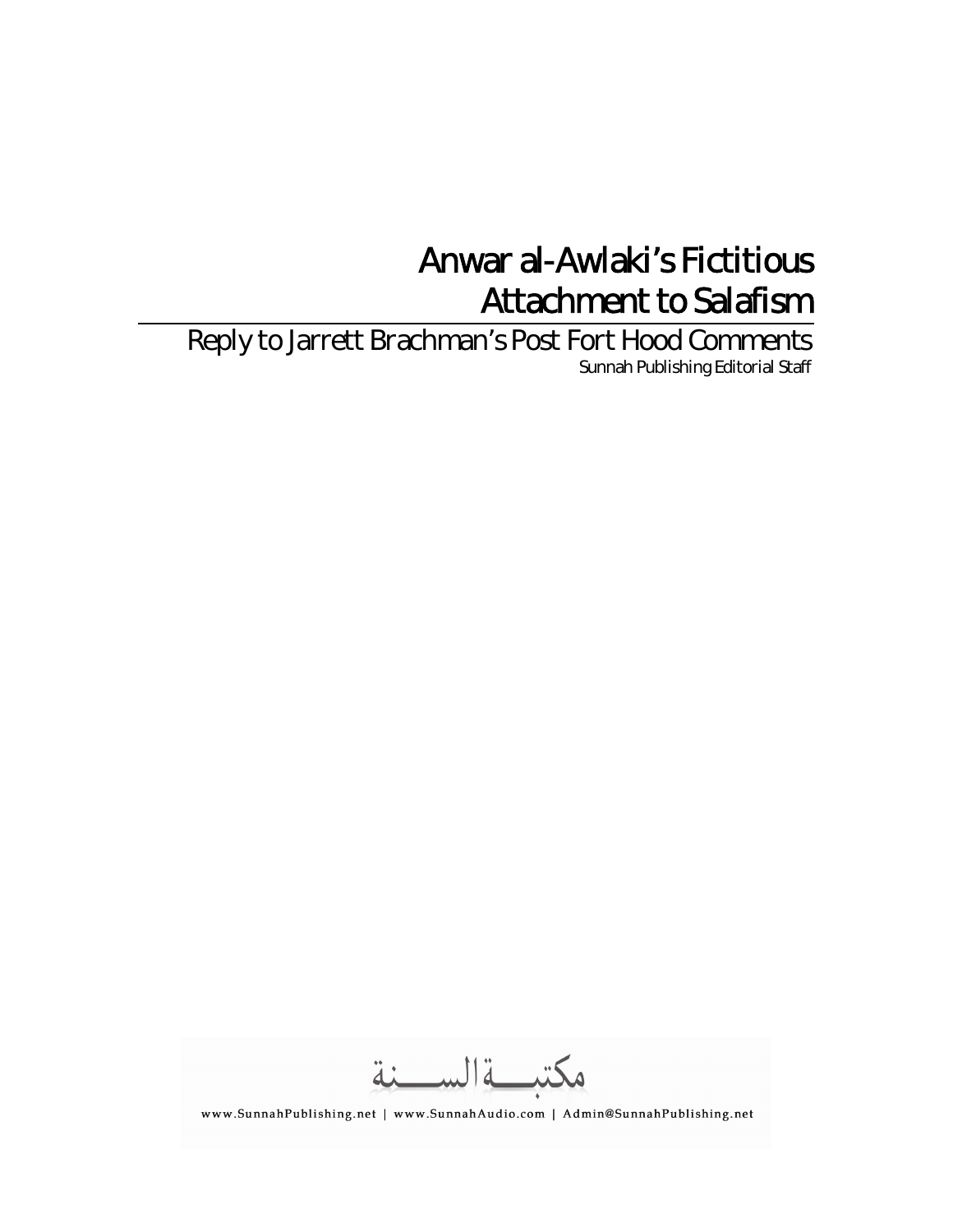## Anwar al-Awlaki's Fictitious Attachment to Salafism

On November 10<sup>th</sup>, 2009, Jarrett Brachman, author of Global Jihadism: Theory and<br>
Practice and former director of research at West Point's Combating Terrorism *Practice* and former director of research at West Point's Combating Terrorism Center, was interviewed by National Public Radio's *All Things Considered*, about the Fort Hood shooting and Nidal Hasan; especially his connection to the radical extremist, Anwar al-Awlaki. In the midst of this interview, Brachman was asked whether Nidal Hasan's communications with al-Awlaki should have 'raised a red flag' with the authorities and investigators. He replied,

"The fact is its indicative of somebody who has bought into this - the hard line understanding of Islam known as *Salafism*. And so again, that's not inherently problematic, it means that you are a very ultra-conservative Muslim. But, you know, when you start talking about - Muslims are under attack - that kind of walks you down this certain path where - well then, what are you going to do about it? It should have at least raised some eyebrows and it sounds like it did, but they just didn't go up the chain. There is a lot of gaps here that should have been, you know, filled, but weren't."<sup>1</sup>

The reality is that Anwar al-Awlaki has nothing to do with Salafism and has never – to our knowledge – claimed such for his self. The statement above by Brachman is extremely irresponsible to say the least. At the most, this is alarmist propaganda that puts the thousands of *Salafī*Muslims who currently live peaceful and productive lives in the United States under suspicion.

What makes the above statement even more puzzling than Brachman erroneous attribution of al-Awlaki to Salafism, is his own admission uttered merely a couple of minutes earlier in the broadcast,

"Anwar al-Awlaki really represents kind of the new generation of firebreathing, radical, jihadi clerics."<sup>2</sup>

So we will show that the designation of "jihadi" is worlds away from Salafism and a man of Brachman's calibre should not be making such erroneous utterances.

### Anwar al-Awlaki's True Ideology:

The truth of the matter is that al-Awlaki has not made his affiliations a secret. Rather, it was the *Salafīs* who challenged al-Awlaki's purported Islamic scholarship and demanded to know who his teachers were, so the embattled Awlaki replied to the *Salafī* objections as follows,

"In 2002 I was given permission from the administration of the University of Eman in Yemen to attend any class at any level and I took advantage of this and

<sup>&</sup>lt;sup>1</sup>Listen to his words: http://www.sunnahpublishing.net/audio/brachman1.mp3.

<sup>&</sup>lt;sup>2</sup>Listen to his words: **http://www.sunnahpublishing.net/audio/brachman2.mp3**.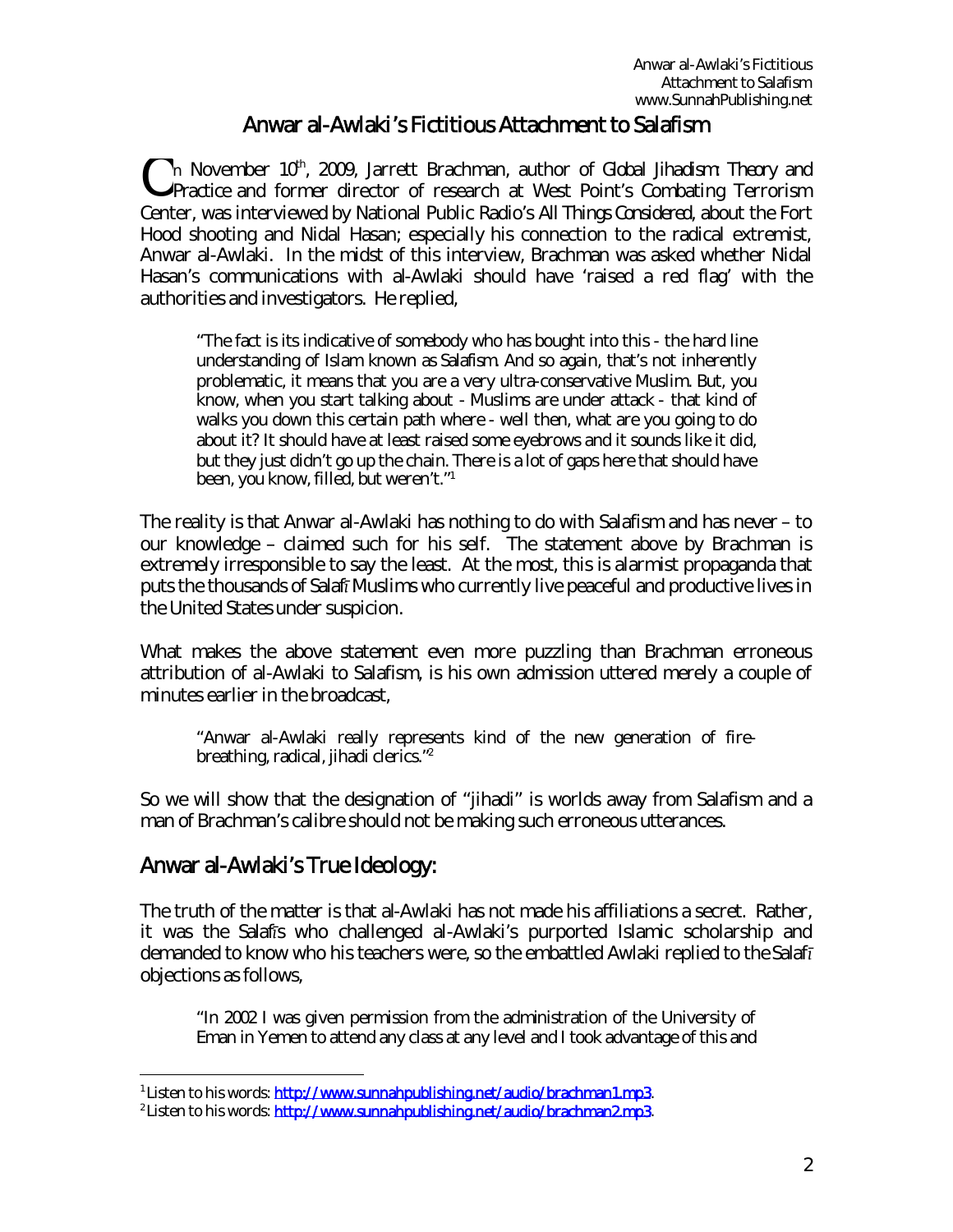attended classes in Tafsir and Fiqh for a period of a few months. I have also benefited from the teachings of Shaykh Abdul Majid al Zindani the Rector of the University."<sup>3</sup>

Anyone slightly aware of the *Salafīs* and their modern-day Scholars – and most certainly a former director of research at West Point's Combating Terrorism Center – should be aware that the *Salafīs* have been condemning al-Zindānīand his university of Eman for years! In fact, the prominent *Salafī*Scholar of Yemen, Shaykh Muqbil Ibn Hādīal-Wādi'ī (d.1421H) was asked, "Do you allow enrolment into the University of Eman?" So he answered,

"If the University of Eman had been *Sunnī*, *Salafī*, they would not have expelled the Algerian brothers for merely manifesting the *Sunnah*. Also, 'Abd al-Majīd al-Zindānī took those in the university to Jama<sup>'</sup>ah al-Tabligh for the sake of learning good character from them. Indeed, al-Bukhārī(d.256H) has inserted a chapter (in his *Ṣaḥīḥ*) about the manners of undertaking a journey to seek knowledge. So the journey must be for the sake of beneficial knowledge. And Allāh is the One from whom aid is sought."<sup>4</sup>

So the Salaf<sub>*I*</sub> Scholar not only condemned al-Zindan<sub>I</sub>, but he also condemned al-Zindānī's university and rebuked him for taking the university students to a group other than the *Salafīs* from whom to learn 'beneficial knowledge.' Anwar al-Awlaki boasts of his tutelage under al-Zindānī and the University of Eman – to whom the Salaf*ī*s are opposed – so how does Jarrett Brachman then attribute the calamity of al-Awlaki to the *Salafīs*?! He (i.e. al-Awlaki) further outlined his ideological allegiances,

"I have spent a short time with Shaykh Salman al Odah."<sup>5</sup>

This further distances al-Awlaki from all things *Salafī*, as the *Salafī*Scholars have been at the forefront of condemning Salmān al-'Awdah. Shaykh Sālih Ibn Fawzān al-Fawzān – a member of the Committee of Major Scholars in Saudi Arabia and another prominent *Salafī*cleric – was asked about al-'Awdah's term, *al-Ummah al-Ghā'ibah* (the absent nation – referring to the masses of Muslims around the world), $^6$  to which al-Fawzān replied,

"The statement that the Muslim *Ummah* (nation) is absent necessitates *takfīr* (excommunication) of all the Islāmic nations. Since, its meaning is that there is no Islāmic state and this is in opposition to the statement of the Messenger (*sallallāhu 'alayhi wa sallam*), "There shall never cease to be a group from my *Ummah* victorious upon the truth. They will not be harmed by those who

<sup>&</sup>lt;sup>3</sup> Al-Awlaki, Anwar. "A Question from a Reader on my Islamic Education." **Anwar al-Awlaki On-Line.** 12 August 2008 <http://www.anwar-alawlaki.com/?p=42>

<sup>4</sup> Refer to the treatise, *al-Durar al-Bahiyyah min Kalām Imām al-Diyār al-Yamaniyyah* (p. 62).

<sup>&</sup>lt;sup>5</sup> Al-Awlaki, Anwar. "A Question from a Reader on my Islamic Education." **Anwar al-Awlaki On-Line.** 12 August 2008 <http://www.anwar-alawlaki.com/?p=42>

<sup>6</sup> Salmān al-'Awdah expounded upon this phrase in a lecture by the same name! In fact, mass excommunication is a recurring theme in the lectures of Salmān, as he also said, "Eminent Shaykh, some of them say: the banners which are raised in the length and width of the Islāmic world are but secular banners." Refer to his recorded lecture, entitled, *Yāli Jirāhah al-Muslimīn*.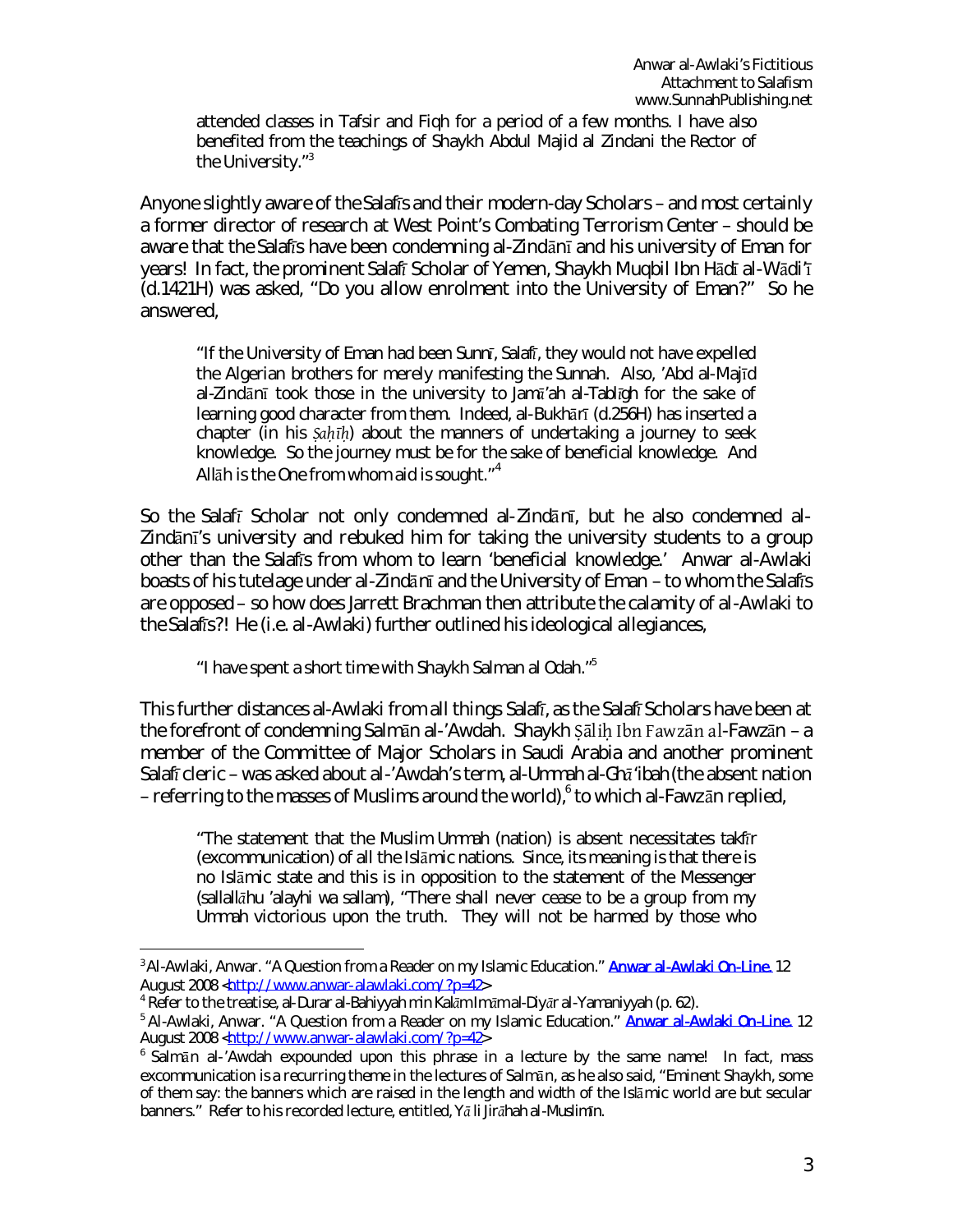forsake them, nor by those who oppose them until the affair of Allāh the Blessed and Exalted comes whilst they are in this state."<sup>7</sup> So regardless of how much misguidance, disagreement and disbelief may occur, then this safe and secure group will always remain. Therefore, there is no such thing as the absence of the Islāmic *Ummah*, and the praise is for Allāh, nor is it a required condition for this Islāmic group, or this victorious group to be devoid of sins. Since, sins were found in the time of the Prophet (*sallallāhu 'alayhi wa sallam*) and also in the time of his Caliphs. However, they were faced and rejected." $^{\rm 8}$ 

So yet another of al-Awlaki's teachers – whom he himself admitted to having as a teacher in defence of his own feigned scholarship has been condemned by the major *Salafī*authorities today. In fact, it was the Saudi Arabian *Salafī*cleric, Shaykh 'Abd al- 'Azīz Ibn Bāz (d.1420H) who condemned al-'Awdah and his counterpart, Safar al-Hawālī when he wrote,

"The two aforementioned (i.e. Salmān al-'Awdah and Safar al-Hawālī) are to be faced with their errors that were presented before the Committee - along with other errors forwarded by the Government, and in which two of the people of knowledge are to participate - to be chosen by his excellency, the Minister for Islamic Affairs, *Awqāf* (endowments), *da'wah* (invitation to Islām)and *Irshād* (guidance).

So if the two of them excuse themselves from their transgressions and agree to comply with not returning to any of them, nor to the like of them, then the praise is for Allāh, and that is sufficient. However, if they will not comply, then they are to be prevented from giving lectures, seminars, sermons, public lessons, and from making cassettes - in order to protect the society from their errors: may Allah guide them both, and direct them both to right conduct."<sup>9</sup>

And al-'Awdah and al- Hawālī were jailed for years by the government of Saudi Arabia. Furthermore, Salmān al-'Awdah's concept of mass excommunication of all Muslims is not his own creation. Rather, he adopted this creed from the exegete of the Muslim Brotherhood, Sayyid Quṭb, who said,

"The *Ummah* has ceased to exist (*ghābat al-Ummah*) and has not been perceivable for a very long time." <sup>10</sup>

Anwar al-Awlaki also tells on his blog about his study of the books of Sayyid Quṭb (k.1966H) – the catalyst for all modern day ideologies that carry out terrorist acts in the name of Islām, he says,

 $7$ Related by Muslim (no. 1920).

<sup>8</sup> See Jamāl Ibn Furayḥān al-Ḥārithī, *al-Ajwibah al-Mufīdah 'an As'ilah al-Manāhij al-Jadīdah* (Cairo: Dār al-Minhāj 2003C. E./1424 A.H.) pp. 151.

<sup>9</sup> 'Abd al-Mālik Ramaḍānīal-Jazā'irī, *Madārik al-Naẓr fīal-Siyāsah* (Dammam: Dār Sabīl al-Mu'minīn li al-Nashr wa al-Tawzī' 1428A. H.) pp. 431.

<sup>10</sup> Refer to *Ma'ālim fīal-Ṭarīq* (p. 18) of Sayyid Quṭb.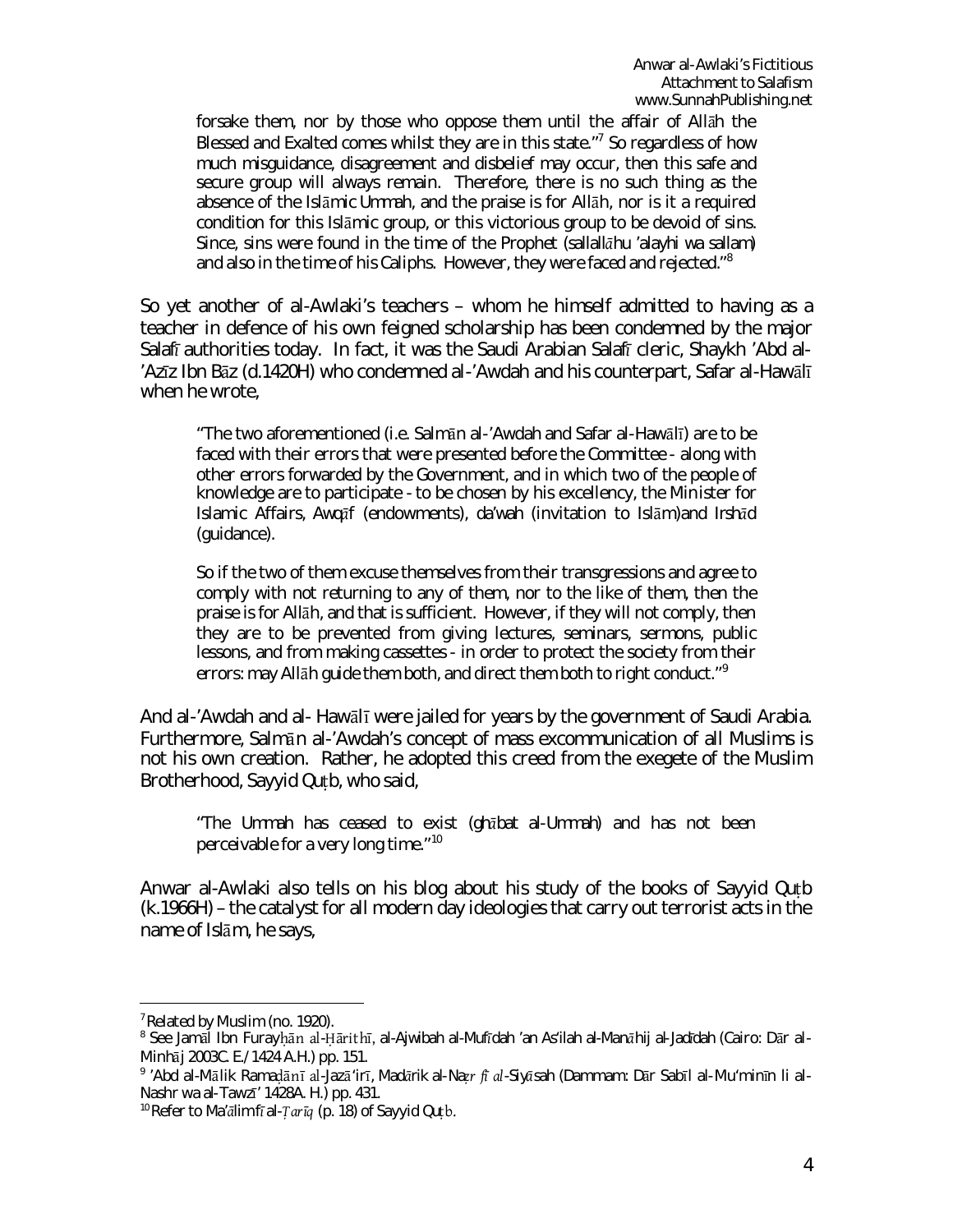"Having had the chance to spend that time with the book of Allah and to contemplate on it, I wanted to read what our scholars had to say about Quran so I ordered Tafsir Ibn Kathir which is a proper classical tafsir along with "In the Shade of the Quran" which is more about thoughts and insights on the book of Allah in addition to it being a contemporary tafsir. Sayyid is a very prolific and eloquent writer. His style is unique. If someone has read for him then he could recognize his writings without having to be told who the author is... I would be so immersed with the author I would feel that Sayyid was with me in my cell speaking to me directly. There was something about my reading in prison: I could feel the personality of the author through his words... I lived with "In the Shade of the Quran" for over a month."<sup>11</sup>

So al-Awlaki learned this destructive ideology of his from the leaders of terrorist thought in modern times, such as Sayyid Qutb, Salmān al-'Awdah, 'Abd al-Majīd al-Zindānī and others.

It should be noted here that it was the *Salafīs*, whom Brachman oppressively connects to al-Awlaki, who were challenging al-Awlaki's alleged scholarship in Islām and his creed. In fact, a cursory check of *Salafī*internet sites and forums will show warnings to the Muslims against al-Awlaki's methodology and warnings against al-Awlaki by name, so how could the Director of Research for the Combating Terrorism Center at West Point make such a gaffe? We have no choice but to conclude that it was either a gross error or a deliberate twisting of the facts to demonize the thousands of peaceful *Salafī* Muslims residing in the United States. And Allāh knows best.

### The Ultimate Goal of *Khārijī*(Renegade) *Jihādists* like Anwar al-Awlaki, Osama Bin Laden and Others of Their Ilk:

If one analyzes the main focus of al-Awlaki's speech, he will find that it is criticism directed against the rulers of the Arabian Peninsula and the other Muslim countries and this theme is consistent within al-Awlaki's mentors and ideologues alike. The real goal of modern-day terrorists (in the name of Islām) such as Osama Bin Laden and al-Qaida and their guides like Sayyid Qutb, Salman al-Awdah, Anwar al-Awlaki is to overthrow the Muslim governments in Arabian peninsula and the United States and other western powers are merely a stepping stone towards this goal. In fact, these barbarous antagonists – especially those that reside in the western countries - will at times say quite openly that they have no qualms with the non-Muslim populations of the west.

The imprisoned inciter of terrorism and violence, Abū Qatādah al-Filistīnī, was interviewed by Sami Haddad on the al-Jazeerah satellite channel on 4/9/1421H, on the program entitled, *Akthar min Ra'yī*. What follows is AbūQatādah's position on his life in England,

<sup>&</sup>lt;sup>11</sup> Al-Awlaki, Anwar. "Book Review 3: In the Shade of the Quran by Sayyid Qutb." **Anwar al-Awlaki On-**Line. 22 June 2008 <http://www.anwar-alawlaki.com/?p=28>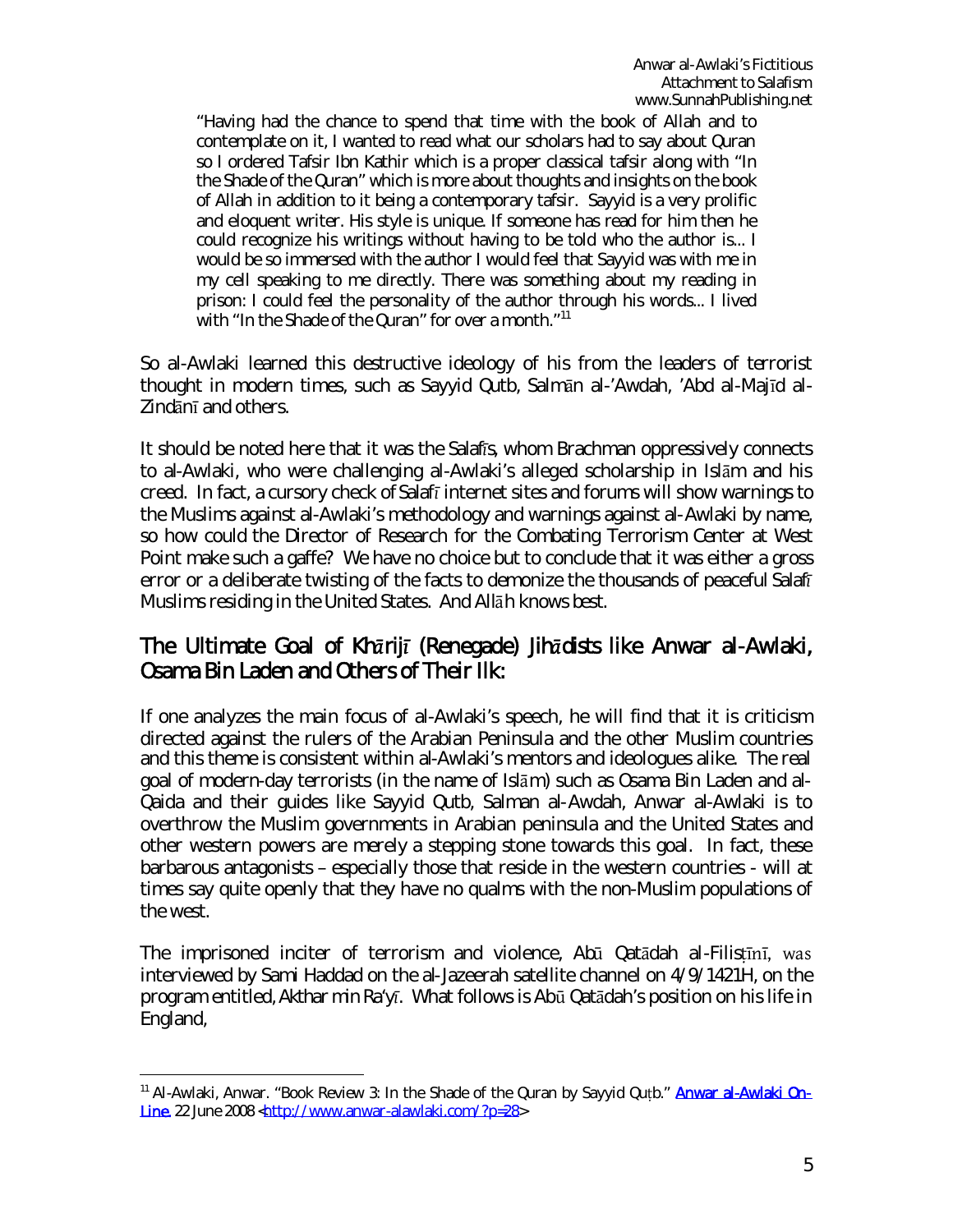Sami Haddad: Then tell me – O Abū Qatādah – how many years exactly have you been in Britain?

Abū Qatādah: Approximately five... six years.

Sami Haddad: Five years... How many babies have you killed? And how many disbelievers have you entered into Islām? You want to establish…

**Abū Qatādah:** I will answer you. Of course this is a personal question – as you see it. The first point is that I did not come here except for one thing. That was to protect myself from fighting and punishment. I do not fight in Britain. And my problem is not with Britain!! British and American journalists come and ask: Do you have goals in Britain? Britain does not signify anything to me right now!! My issue is connected to the capital in our country!! My issue is with those systems… My issue is with these *ṭāghūtī*(of false deities) systems. They represent the capital according to me…

Sami Haddad: Then you chose the home of disbelief to reside within... There is lewdness found in this land…in any area you live, there are bars, televisions. How can you be pleased with yourself when you are an Islāmic preacher? Instead, you should go, for example, to wage war in Kashmir, to wage war in Palestine. And you are from Palestine, wage war in Palestine…

Abū Qatādah: I will answer you. The first point is: I do not think that our countries differ very much from this current situation in which we are living. And you are able to answer, and I would accept your answer if there was a difference between what we are living in and our countries...<sup>12</sup>

Indeed, the contention of people like AbūQatādah, Usāmah Ibn Lādin and al-Awlaki is with Muslim countries – and at the head of them is Saudi Arabia. They are content to live in non-Muslim countries – like al-Awlaki and AbūQatādah have done in the United States and in the United Kingdom respectively – where they benefit from the protection of the American and British governments and launch internet tirades inciting violence and rebellion in the Muslim lands. As for the presence of non-Muslim armies in the Muslim lands, then these armies are only an obstacle for them in front of their ultimate goal of toppling the Muslim governments.

Many non-Muslim historians, such as Dr. Juan Cole – a collegiate professor of history at the University of Michigan – have realized the true goals of these terrorists. Dr. Cole said,

"Likewise, al-Qaeda was attempting to push the United States out of the Middle East so that Egypt, Jordan, Israel and Saudi Arabia would become more vulnerable to overthrow, lacking a superpower patron."<sup>13</sup>

<sup>12</sup> See Dār al-Kitāb wa al-Sunnah Research Department, *Kalimah Ḥaqq fīUsāmah Ibn Lādin* (Cairo: Dār al-Kitāb wa al-Sunnah al-Miṣriyyah al-Salafiyyah 2007C. E.) pp. 65-66.

<sup>&</sup>lt;sup>13</sup> Cole, Juan. "Osama bin Laden's Scary Vision of a Grand Muslim Super State." History News Network. 4 Oct. 2004 <http://hnn.us/articles/7378.html>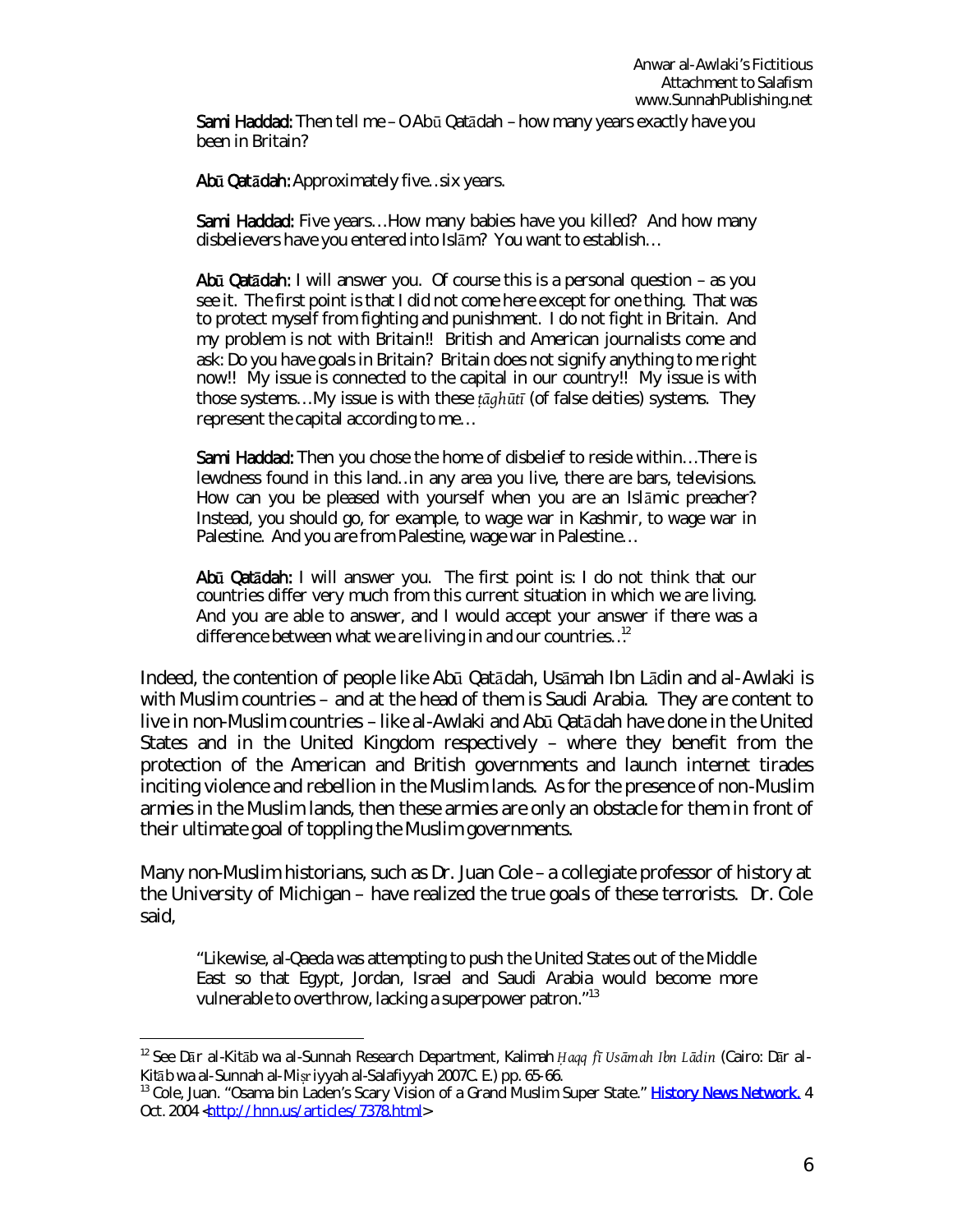So the true goal of terrorists like al-Awlaki and his likes to overthrow the Muslim governments, whom they believe – contrary to the *Salafīs* – have become disbelievers.

#### A Comparison between the Salaf*ī* Methodology for Social Change and the Bloodthirsty Method of Anwar al-Awlaki:

Anwar al-Awlaki said,

"Third, the rulers in the Arabian Peninsula are playing a central role in the fight against Islam especially the al Saud family. The al Saud of today are the Abdullah bin Ubay of yesterday."<sup>14</sup>

He also said,

"May this be the beginning of the greatest Jihad, the Jihad of the Arabian Peninsula that would free the heart of the Islamic world from the tyrants who are deceiving the ummah and standing between us and victory." <sup>15</sup>

In these statements, al-Awlaki has laid bare his methodology of mass *takfīr* of the Muslim rulers, particularly those ruling over the Arabian peninsula. However, this is the farthest notion from the Salaf*ī* methodology, as espoused by the leading Salaf*ī* Scholars of modern times. From them are the noble Shaykhs: 'Abd al-Azīz Ibn 'Abdullāh Ibn Bāz (d.1420H) and Muhammad Ibn Sālih al-'Uthaymīn (d.1421H). So let us contrast their advice and instruction to the Muslim *Ummah* with the violent ideology of al-Awlaki above.

The noble Imām, 'Abd al-Azīz Ibn 'Abdullāh Ibn Bāz (d.1420H) praised the rulers of Saudi Arabia and acknowledged giving him the oath of allegiance and he declared it unlawful (*ḥarām*) to rebel against them. He said, "And I am upon certainty that the *Sunnī*government of Saudi Arabia – may Allāh grant it success upon what He is pleased with and victory upon the truth – will not become negligent in supporting your admonitions and affirmations of that which serves Islām and the Muslims, as has been its practice in this affair… And that is from the blessing of Allāh upon it and that for which this state (*dawlah*), which is established upon the *madhhab* of the *Salaf* and which establishes it within its society, deserves to be thanked."<sup>16</sup>

And Shaykh 'Abd al-Azīz Ibn Bāz stated whilst discussing the Muslim armies who fought against Saddam Hussein in the first Gulf war, "And these armies are not (fighting) under the banner of *kufr* (disbelief). Rather, every army is under the

<sup>&</sup>lt;sup>14</sup> Al-Awlaki, Anwar. "Could Yemen be the Next Surprise of the Season?" **Anwar al-Awlaki On-Line.** 7 Oct. 2009 < http://www.anwar-alawlaki.com/?p=213>

<sup>&</sup>lt;sup>15</sup> Al-Awlaki, Anwar. "The Army of Yemen Confronts the Mujahideen." **Anwar al-Awlaki On-Line.** 1 August, 2009 < http://www.anwar-alawlaki.com/?p=182>

<sup>16</sup> Refer to *Majmū' al-Fatawāwa Maqālāt al-Mutawwi'ah* (1/383) of Ibn Bāz.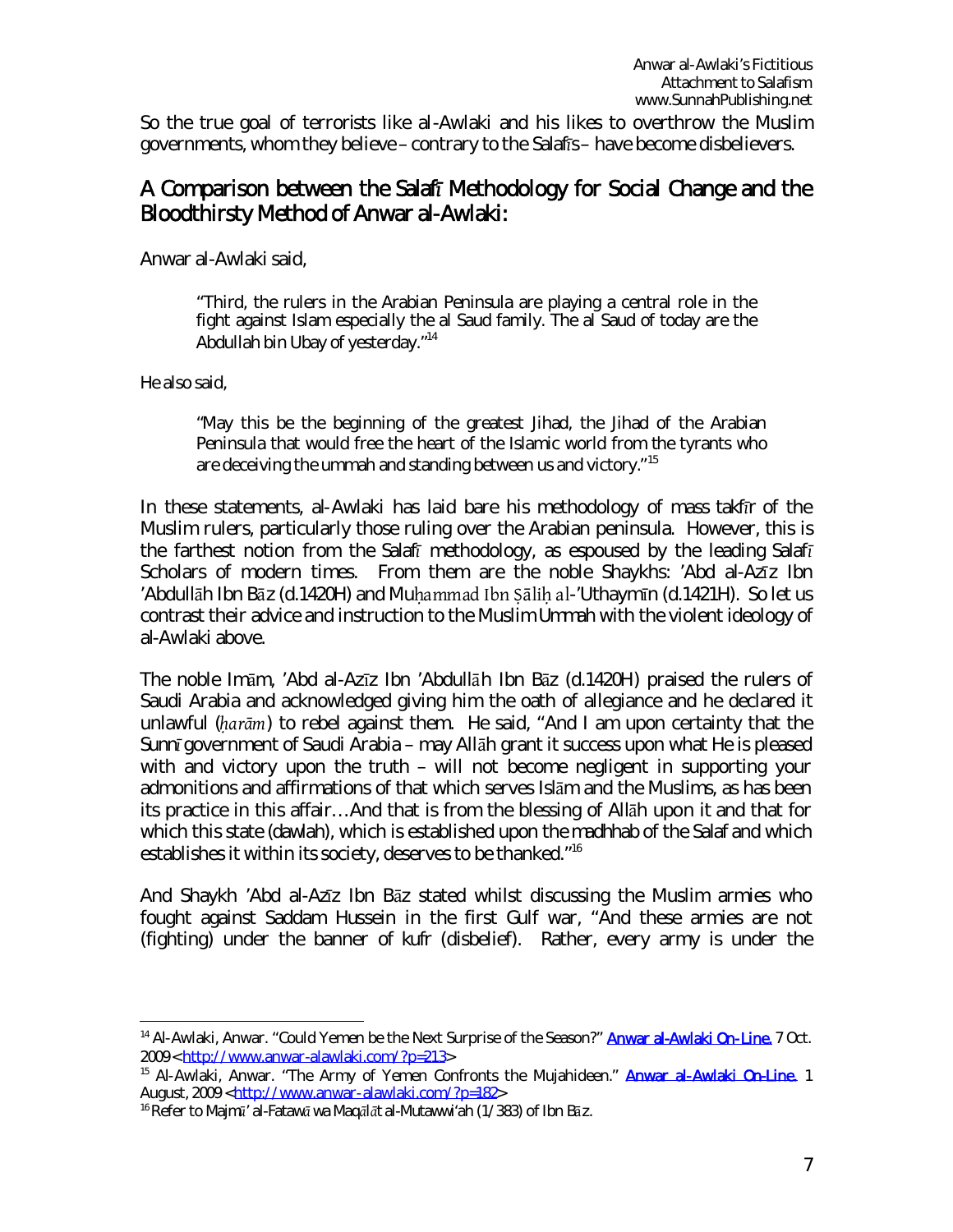leadership of its leader. So the Saudi armies are under the leadership of Khālid Ibn Sultan and under the higher leadership of the custodian of the two holy mosques." $17$ 

He also said, "And in these times of ours – and the praise is for Allāh – there are many groups inviting to the truth, as has occurred in the Arabian peninsula: there is the Saudi government, and in Yemen and the Gulf and in Egypt and *al-Shām* (Jordan, Syria) and in Africa and Europe and America and in India and Pakistan and other than these from the areas of the world. You will find many groups and Islamic centres and Islamic charitable organizations calling to the truth, giving glad tidings with it and warning against whatever opposes it."<sup>18</sup>

He further stated about Saudi Arabia, "And this Saudi state is a blessed state.

- With it Allāh has aided the truth;
- And with it He has aided the Religion;
- And with it He has untied the word.
- And with it He has removed the causes of corruption.
- And with it Allah has brought security to the land.
- And with it great blessings have been obtained, which none can enumerate except for Allāh.

And it is not infallible and it is not perfect. Everything has a defect. So it is obligatory to:

- Co-operate with it to rectify the defect;
- And to remove the defect:
- And to fill the gap.

This must be done through mutual advising and counseling towards the truth and righteous written correspondence and righteous visitations; not by spreading evil and fabrication and not by relaying what was said from falsehood..."<sup>19</sup>

He further spoke about following Saudi Arabia for the moon sighting of *Ramaḍān*, "And the Kingdom of Saudi Arabia is the first of the nation states to be followed in this due to its diligence in ruling by the *Sharī'ah*. May Allāh increase it in success and guidance."<sup>20</sup>

And he said, "The obligation upon all of the Muslims in this Kingdom is to listen and to obey the rulers in goodness… And it is not permissible for anyone to be at variance with obedience. Rather, it is obligatory upon everyone to listen and to obey the rulers in goodness… And this Saudi state is an Islāmic state – and the praise is for Allāh:

<sup>17</sup> Refer to *Majmū' al-Fatawā*(6/150) of Ibn Bāz.

<sup>18</sup> Refer to *Majmū' al-Fatawā*(8/181) of Ibn Bāz.

<sup>19</sup> Refer to *Majmū' al-Fatawā*(9/98) of Ibn Bāz.

<sup>20</sup> Refer to *Majmū' al-Fatawā*(15/106) of Ibn Bāz.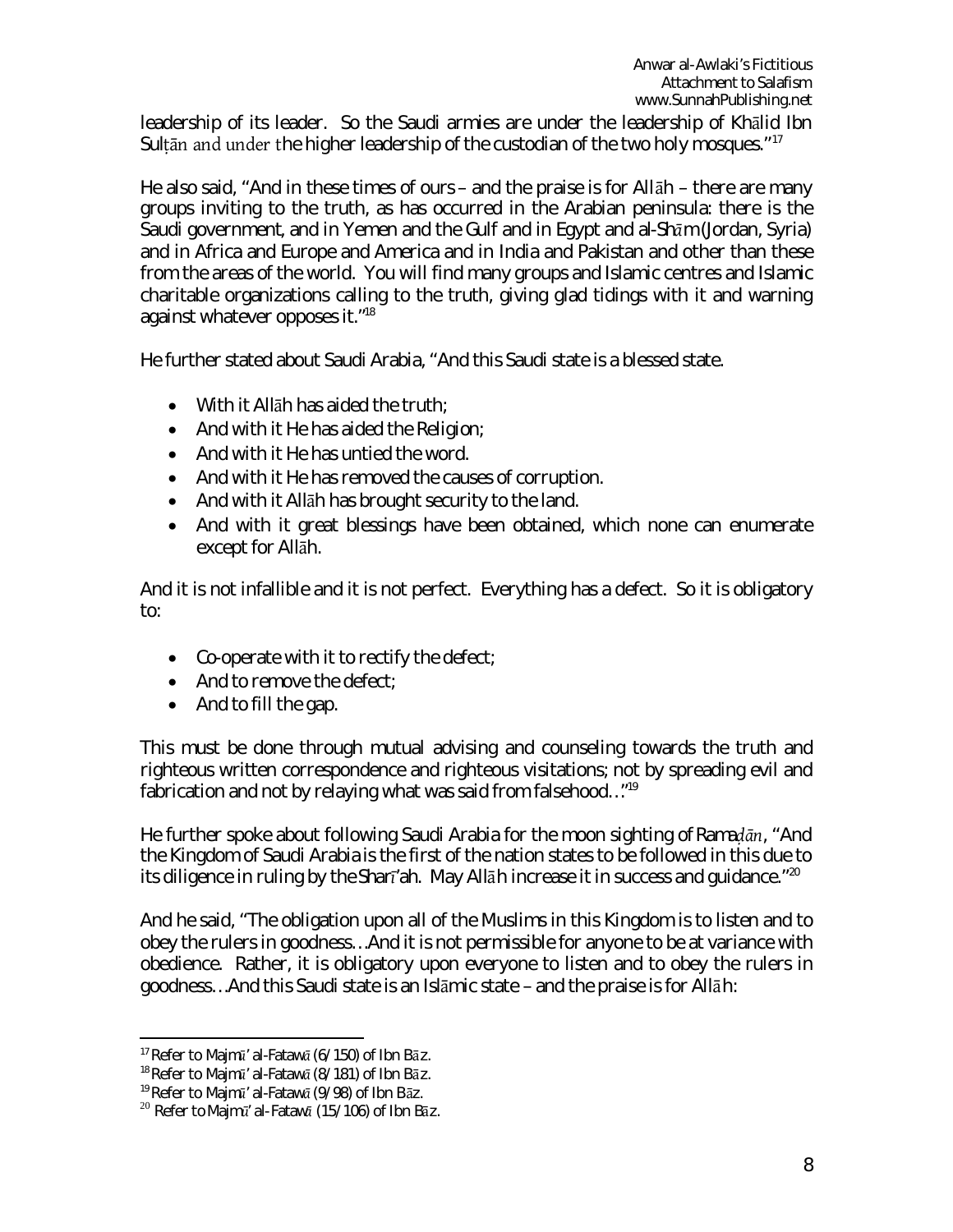- $\bullet$  It enjoins the good;
- $\bullet$  And it prohibits the evil;
- And it commands with *Sharī'ah* rule;
- $\bullet$  And it judges between the Muslims."<sup>21</sup>

And he commented upon those – like al-Awlaki – who do not hold the obligation of the oath of allegiance to the rulers in Saudi Arabia, "Rather, this is from the great evils. Rather, this is from the way of the *Khawārij*. <sup>22</sup> This is the way of the *Khawārij* and the *Mu'tazilah*: <sup>23</sup> rebelling against the rulers and not listening to them, nor obeying them if there is any sin found amongst them. $124$ 

And the noble Scholar Muhammad Ibn Sālih al-'Uthaymīn (d.1421H) stated, "I say that from the blessing of Allāh the Glorified and Exalted upon this country is that Allāh the Glorified and Exalted caused the *'aqīdah* (creed) of *Tawḥīd* in *al-Rubūbiyyah* (Lordship), *al-Ulūhiyyah* (Divinity) and *al-Asmā' wa al-Ṣifāt* (Names and Attributes of Allāh) to remain herein. And they did not know those innovations that expel one from the Religion and those that do not expel an individual, except after the foreigners began to arrive and mix with them or when people would leave and then come back to them... $n^{25}$ 

And he - *raḥimahullāh* – spoke about the strangeness of the Religion, so he said, "Now – and the praise is for Allāh – that is not strange in our country. So the *dā'ī*(caller to Islām) preaches, the one who prays can pray, the one who desires to give in charity can give it and the worshipper can worship Allāh. And there is no strangeness in that. However, there are some in the Muslim lands who have become peculiar… And the strangeness – according to us – does not exist in our country and the praise is for Allāh $\ldots$ "<sup>26</sup>

The likes of al-Awlaki lament the detention and jailing of activist callers and proponents of violence in the name of Islām – like of the example of Salmān al-'Awdah,

<sup>21</sup> Refer to *al-Fatāwāal-Shar'iyyah fīal-Qaḍāyāal-'Aṣriyyah* (p. 53).

<sup>&</sup>lt;sup>22</sup>Khawārij: They are the sect that revolted against 'Alī Ibn Abī Ṭālib (radiyallāhu 'anhu), though they used to be with him beforehand. From that which they claimed was that the perpetrator of a major sin was a disbeliever, they rebelled against the leader of the Muslims and they performed *takf*ī*r* (declaring someone a disbeliever) of 'Alīand 'Uthmān (*raḍiyallāhu 'anhumā*). They split up into an abundance of sects, up until they reached twenty seven in number. Every one of them had a different name, such as the *Harūriyyah*, the *Shurāh*, the *Nawāsib* and the *Māriqah*. Refer to *al-Milal wa al-Nihal* (1/132) of ash-Shahrastānīand *Maqālāt al-Islāmiyyīn* (1/167) of Abūal-Ḥasan al-Ash'arī.

<sup>&</sup>lt;sup>23</sup> Mu'tazilah: They say that the one who commits a major sin is at a level between two levels (i.e. he is neither a Muslim, nor a disbeliever). The founder of this sect was Wā*ṣ*il Ibn 'Aṭā'. He was a student of al-Ḥasan al-Ba*ṣ*rī(d.110H). So when this deviant statement of his became apparent, al- Ḥasan al-Ba*ṣ*rī banned him from his gathering. So Wā*ṣ*il went into isolation (*i'tazala*). From their statements is the level between two levels, denial of the Attributes of Allāh, declaring it impossible to see Allāh the Mighty and Majestic with the eyes, that people determine their own actions, that Allāh does not have foreknowledge ad other than these from deviant, misguided views. Refer*to al-Maqālāt al-Islāmiyyīn (*p. 420) of Abūal- Ḥasan al-Ash'arī.

<sup>24</sup> Refer to *al-Fatāwāal-Shar'iyyah fīal-Qaḍāyāal-'Aṣriyyah*(p. 54).

<sup>25</sup> Refer to *al-Liqā' al-Bāb al-Maftūḥ*(1/364/question no. 499).

<sup>26</sup> Refer to *al-Liqā' al-Bāb al-Maftūḥ*(1/441/question no. 584).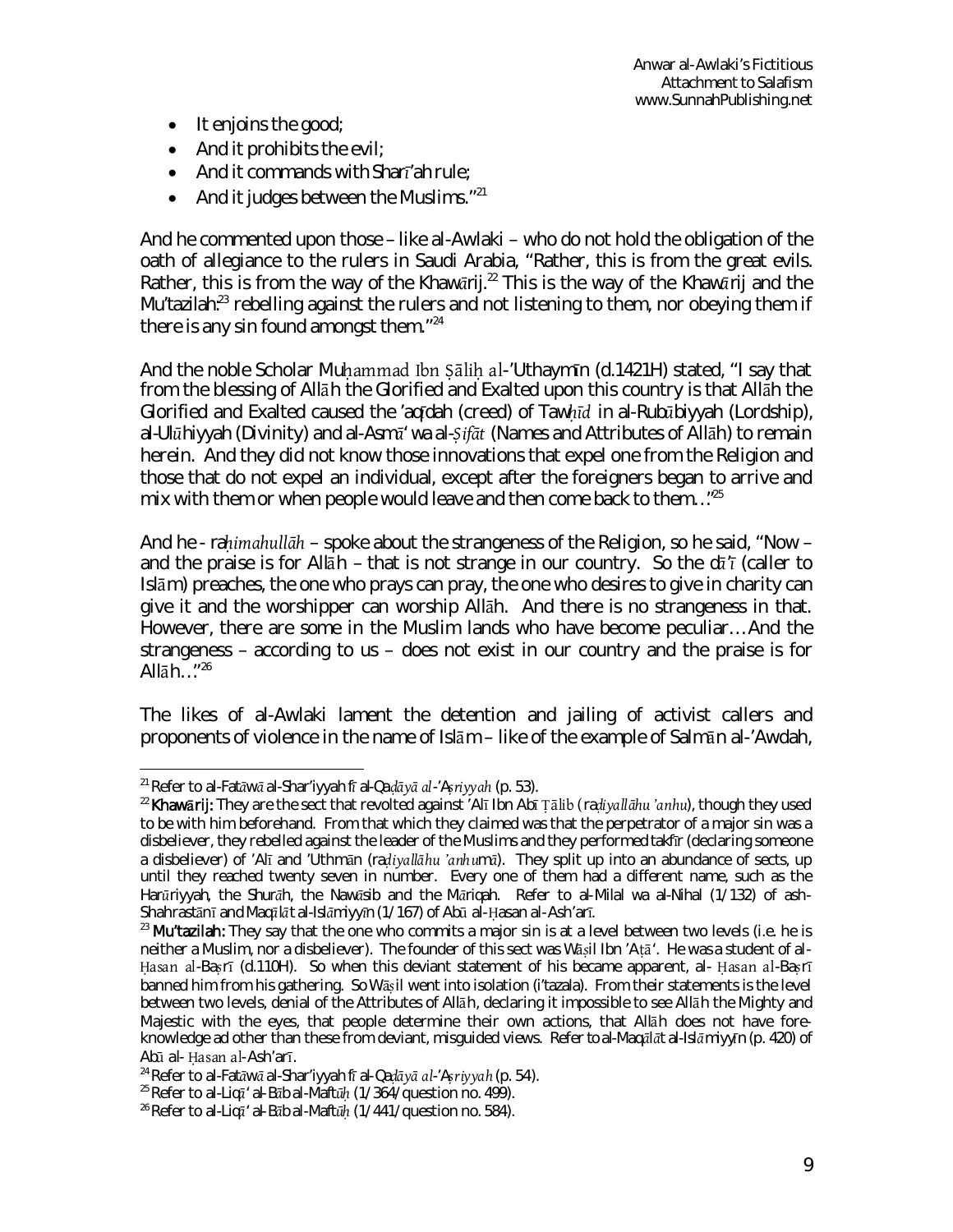who was jailed at the advice of Shaykh Ibn Bāz mentioned above – but look at what Shaykh Ibn al-'Uthaymīn stated about this affair, "How can it be said that we are destroying this security, under which we are living, with our own hands? How have we aided the destruction of security, comfort and peace and removed it with our own hands?

Do you not know that there are from the people those who have established the call to take up arms against the governments that are not like our government? However, they are governments that have stated clearly that they do not rule by what Allāh has revealed and they implement the man-made laws of France, or England, or America, or Russia to judge between the Muslim servants of Allah with these laws.<sup>27</sup> And the result has been that these governments have increased in the use of force and authoritarianism and this has resulted in a lack settlement and security…"<sup>28</sup>

And Shaykh Ibn al-'Uthaymīn was asked, "What is your reply to those who say: The source for most of the evil in the land of *Tawḥīd* is the government and that the rulers are not *Salafīs*?"

He replied, "Our reply to this is like those who said the Prophet (*ṣallallāhu 'alayhi wa sallam*) was a madman and a poet. And it is said,

'*The barking of dogs does not harm the clouds*.'

The likes of this country (i.e. Saudi Arabia) in terms of *Tawḥīd* and ruling by the *Sharī'ah* is not found anywhere – and the praise is for Allāh. And it is not free from evil, like the rest of the countries of the world. Rather, even in the time of the Prophet (*ṣallallāhu 'alayhi wa sallam*), evil people existed in al-Madīnah al-Nabawiyyah – thievery and adultery occurred there."<sup>29</sup>

There you have it – O reader – the stark contrast between the violent methodology of Anwar al-Awlaki and the peaceful methodology of the *Salafī*Scholars.

As for our situation as *Salafī*Muslims currently residing in non-Muslim countries, then Shaykh al-'Uthaymīn advised as follows,

"Likewise, I invite you to have respect for those people who have the right that they should be respected, from those between you and whom there is an agreement of protection (i.e. non-Muslims). For the land in which you are living is such that there is an agreement between you and them. If this were not the case, they would have killed you or expelled you. So preserve this agreement, and do not prove treacherous to it, since treachery is a sign of the hypocrites, and it is not from the way of the Believers…

 $27$  Take note – dear reader – that it is al-Awlaki and his likes who call to toppling these governments and it is the *Salafīs* who condemn such calls! So how can it be said that Anwar al-Awlaki follows Salafism?! <sup>28</sup> Refer to *al-Liqā' al-Bāb al-Maftūḥ*(3/496/question no. 1526).

<sup>29</sup> Refer to *al-Fatāwāal-Shar'iyyah fīal-Qaḍāyāal-'Aṣriyyah* (p. 58).